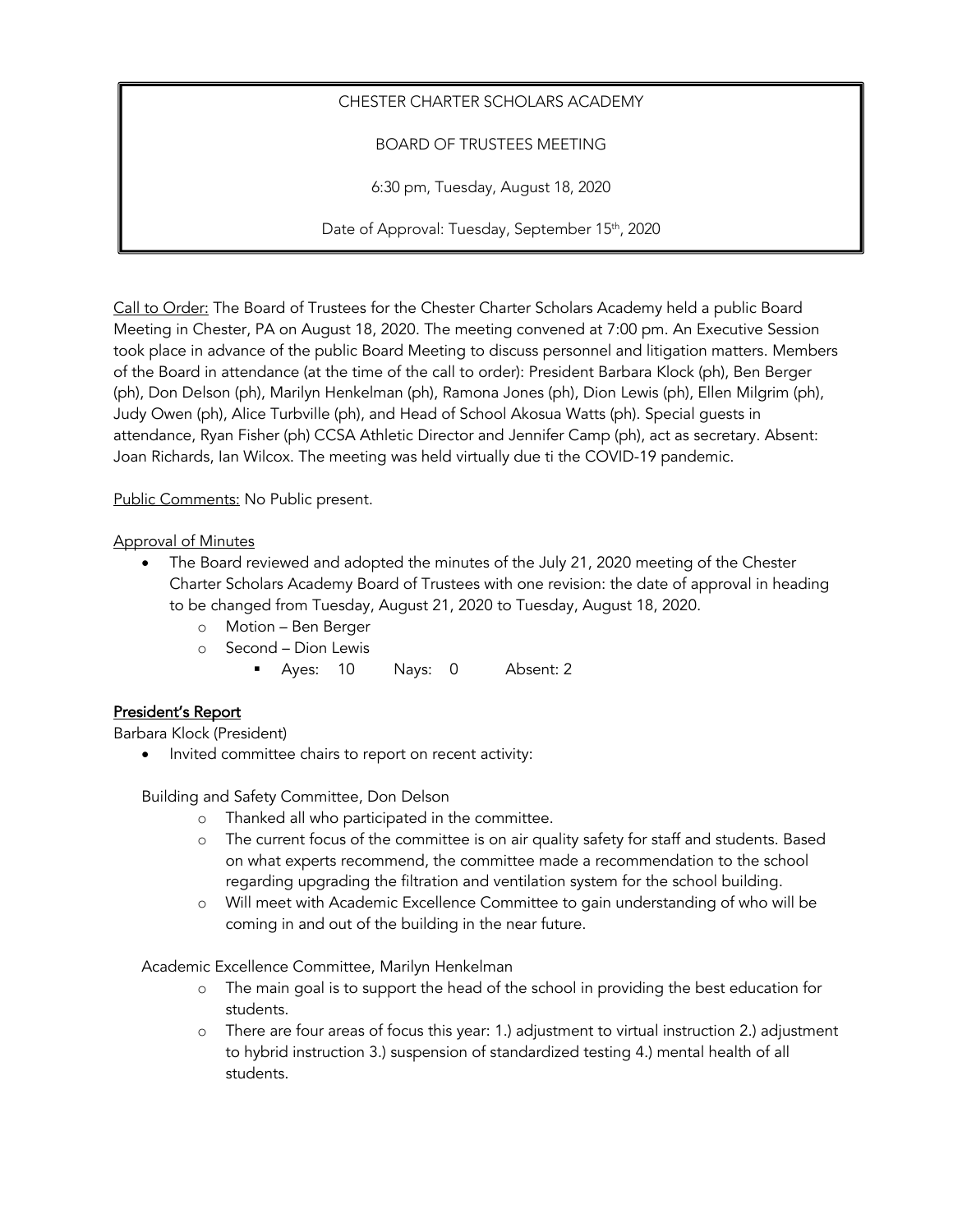Nominating and Governance Committee, Ben Berger and Dion Lewis

- o The recent board survey was used to guide setting these goals:
	- o Create official nominating/recruiting criteria.
	- o Formalize the board orientation process.
	- o Annualize a joint retreat with the CCSA Foundation board.
- Akosua provided an overview of the procedural revisions made to Title IX.
	- o Educational Institutions are now required to have new procedures in place, mostly to do around the subject of sexual harassment and protections for both the accuser and accused.
	- o Our law firm is working to make sure they have tools in place to help guide us through this process and to train appropriate staff and any interested board members.
		- o Barbara Klock and Ellen Milgrim volunteered to participate in training.
	- o A Title IX coordinator will need to be in place in case there are any issues. Akosua will likely take on that role.
	- o There was a brief discussion around procedures during virtual learning. If a student has a school device then they are held accountable for their behavior.

### Approval of revised Title IX procedures

- o Motion Don Delson
- o Second Judy Owen
	- § Ayes: 10 Nays: 0 Absent: 2
- Barbara welcomed Ryan Fisher, Athletic Director at CCSA
	- o Ryan provided an overview on the athletic offerings at CCSA for fall and winter 2020.
		- o The Governor's office would like sports to be pushed off until January but they will not mandate. Most districts are moving forward with athletics.
		- o Final statements from PIAA about fall sports will be issued on Friday, August 21. They will likely leave decisions up to schools.
		- o CCSA fall sports volleyball, cheer, and cross-country will be cancelled due to logistics.
		- o CCSA families and players want pre-season basketball practices to occur.
		- o Protocols for practices would be prevention: family education, no shared water, sanitizing equipment, no contact, etc.
	- o CCSA board members expressed the following concerns about hosting basketball practices:
		- o How can safety be guaranteed when it is essentially a contact sport?
		- o Without testing protocols, how do we prevent spread?
		- o Families would need to sign a waiver acknowledging risk.
		- o Could basketball practice be held outdoors?
	- o There was a brief discussion about the unintended consequences of not having any sports programming this fall:
		- o Athletics is not just about wins and losses; it is about building students up.
		- o Time away from role models and surrogate parents.
		- o Some students are vying for scholarships and this is a benchmark year.
		- o If students are not at practice, there is the chance that they may be influenced by negative factors in their community.

It was agreed to table the discussion until PIAA's announcement on Friday, August 21.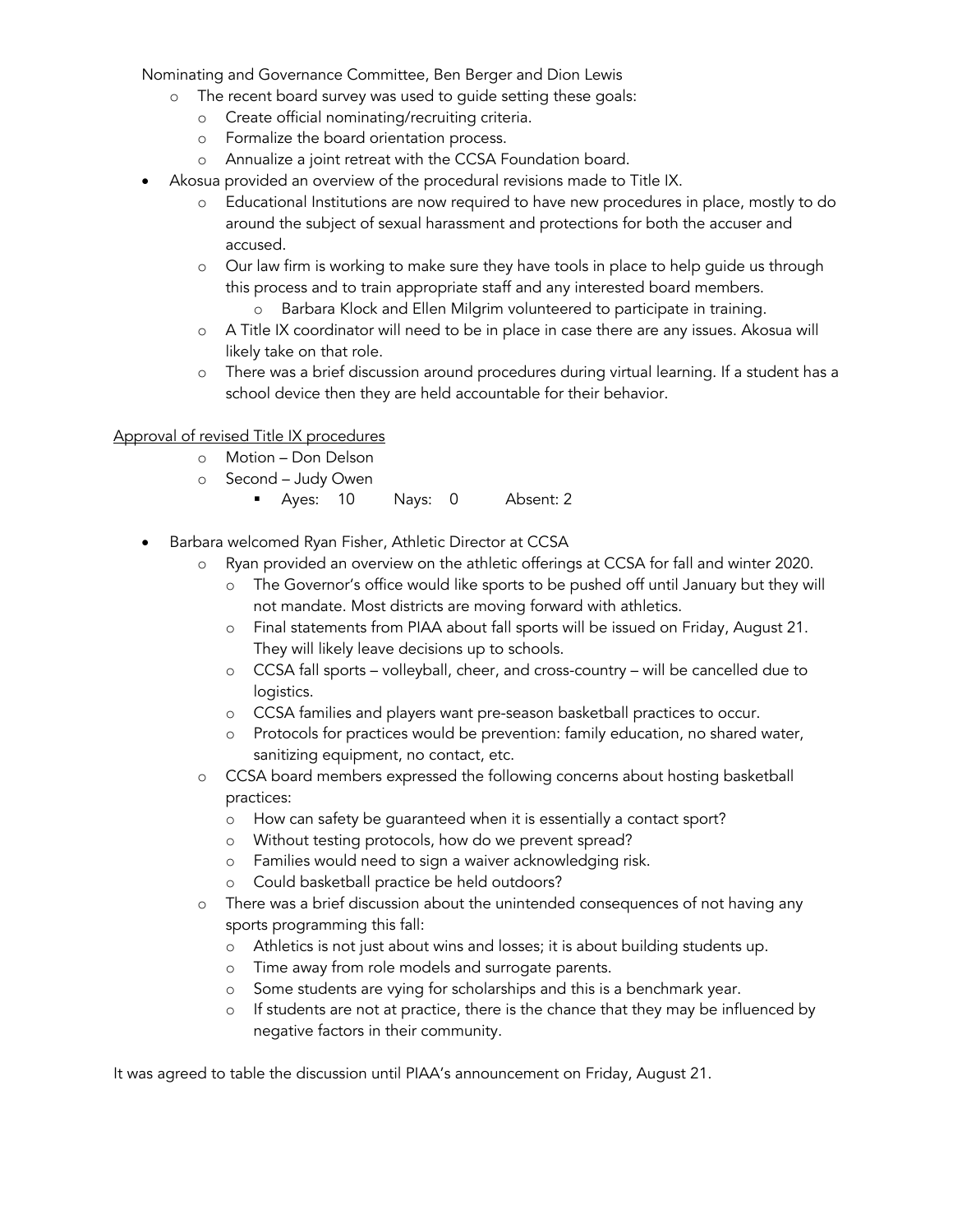Ryan Fisher left the meeting at 7:58 p.m.

### School Report

Akosua Watts, Head of School/CEO

- Provided an overview about planning for the upcoming school year:
	- o CCSA has ordered enough technology so we are on a one to one basis with chromebooks.
	- o Supply kits are also being prepared for students. Students will receive a milk crate to hold their supplies, books and chromebooks. This is to help support learning routines at home and teachers will build that structure into their classroom routines.
	- o Each student will also receive dry erase boards and markers in order to increase engagement. Students can show work immediately to the camera.
	- o There will be three different tech/supply distribution days: August 25, 26, 27. The following safety measures will be in place:
		- o The days are organized by student last name and distribution spots will be dispersed throughout the building.
		- o Staff and families will be masked and sanitizing stations will be placed throughout the school.
		- o Fans will be placed throughout the building to aid in airflow and some doors will be open as well.
		- o Waivers will not be used for tech/supply distribution but CCSA staff will enforce safety measures.
	- o CCSA will continue meal distribution during virtual instruction. We are working with Linton, our food provider, to iron out logistics.
	- o New teacher orientation began August 18 and will continue in to next week and will dovetail with returning staff orientation and professional development. All safety measures will be in place and meetings will happen both virtually and in person, but no large group gatherings will occur.
	- o Held a virtual meeting with parents on Monday, August 24. The purpose of these meetings is to prep families and answer questions. All meetings are recorded and made available. The response from families so far has been positive and they feel connected.
- Provided update on increasing revenue:
	- o In order to prepare for when we have to start paying back the principle on the bonds, a number of strategies need to be explored.
	- o One possibility is increasing class size from 26 to 27.
	- o The concerns with this idea are:
		- o Puts more burdens on teachers and staff.
	- o Small class sizes are what attract our teachers.
	- o Studies continually show that student success is directly related to small class size.
- Recommended taking this measure while in the virtual arena, as it is easier to increase class size and integrate students in a virtual arena.
- Recommended that the board explore other budget relieving ideas so that increasing class size does not occur every time there is a financial need.
- The board agreed to adopt the increased enrollment measure for the 2020-2021 school year only.